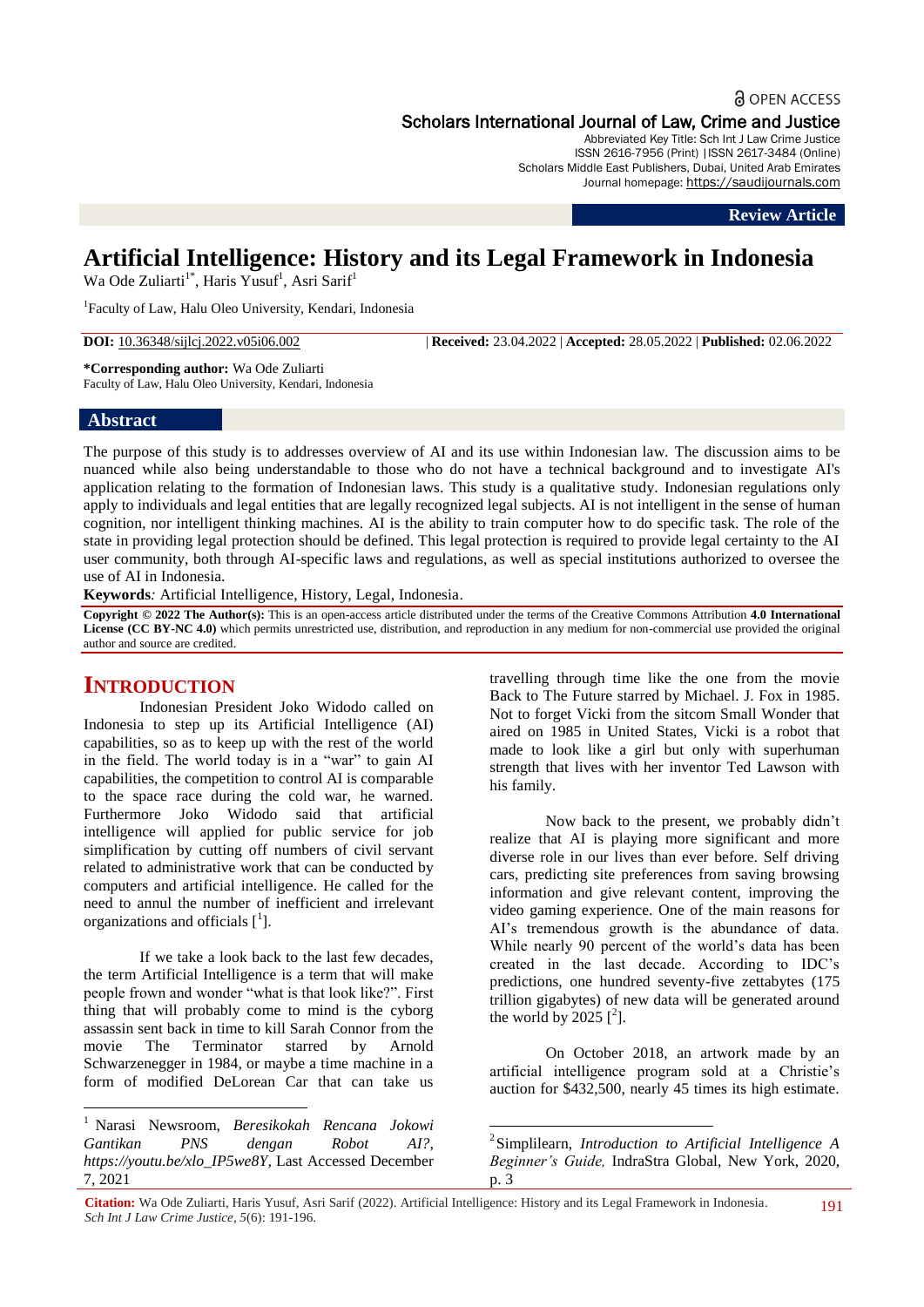*Portrait of Edward Bellamy,* a painting created by a Paris-based art collective called Obvious, was generated by using an algorithm and a data set of 15,000 portraits painted between the  $14<sup>th</sup>$  and  $20<sup>th</sup>$  centuries. It sold during the October 23-25 *Prints and multiples* sale at Christie's, making it the first piece of AI art to go under the hammer at a major auction house  $[3]$ .

A team of researchers from Microsoft and Kyoto University developed a poet AI good enough to fool online judges. It's the latest step towards artificial intelligence that can create believable, human passing language. In order to generate something as esoteric as a poem, the AI was fed thousands of images paired with human-written descriptions and poems. This taught the algorithm associations between images and text. It also learned the patterns of imagery, rhymes, and other language that might make up believable poem, as well as how certain colors or images relate to emotions and metaphors  $[$ <sup>4</sup>].

In a world first, a judge of the Federal Court of Australia has found that AI is capable of being an "inventor" for the purpose of the Australian patent regime. This is one more chapter in the global debate as to whether patent law and policy should adapt to recognize the changing innovation landscape. This decision is one of a series of test cases globally regarding the effect of AI "inventors" on the currents state of patent law in certain jurisdictions  $[^{5}].$ 

In Indonesia, many startup companies have started using AI to support their business activities. The technology products offered are AI-based, of course, this is due to the increasingly available and affordable supporting aspects needed to include AI in business activities which are now no longer only available to developed countries or large companies.

AI seems to be everywhere all around us and practically in every industry and an increasing number of organizations is joining the race to employ AI related skills. It has many positive effects and improves human activities. Every change that comes into our lives will impact us in a way, be that positively or negatively. Along with these advances the fact remains that there

**.** 

are legal concerns in determining is AI a legal entity? Whether Indonesia need to consider AI as an Inventor as Australia done earlier?

## **METHOD**

This study is a qualitative study related to AI's application relating to the formation of laws and their relationship with other disciplines and other factors that influence law enforcement.

## **What Is AI?**

Before we begin to talk about AI, let's throw a century back to the first industrial revolution just to make a good foundation of understanding to where it starts. The first industrial revolution spanned from about 1760 to around 1840. Triggered by the construction of railroads and the invention of the steam engine, it ushered in mechanical production. The second industrial revolution, which started in the late  $19<sup>th</sup>$  century into the early  $20<sup>th</sup>$  century, made mass production possible, fostered by the advent of electricity and the assembly line. The third industrial revolution began in the 1960s. It is usually called the computer or digital revolution because it was catalyzed by the development of semiconductors, mainframe computing (1960s), personal computing (1970s and 80s) and the internet (1990s)  $[6]$ .

Artificial intelligence has been around for quite a while and often times associated with robot, in fact it has nothing to do with robot. What is really comes down to is the ability to train computer how to do specific task. In order to train this system you need a view thing such as a lot of digital information, computational power, and algorithm. Consider an algorithm to be a recipe in which you used a large amount of digital information and some computational power, and that's where it's going.

A good starting point for an introduction to the term AI is the 1956 Dartmouth summer research project on artificial intelligence, where the term was coined by McCarthy and collaborators (McCarthy on Bernd Carsten Stahl). In their proposal for this project McCarthy *et al*., suggest that machines can be made to stimulate "every aspect of learning or any other feature of intelligence". As features of intelligence, McCarthy *et al*., cite the use of language, the formation of abstractions and concepts, solving problems now reserved for humans and self-improvement  $\begin{bmatrix} 7 \end{bmatrix}$ .

When many people hear the term "AI" they imagine current AI systems as a thinking machines. A

 $\overline{a}$ 

<sup>3</sup>Casey, Quackenbush, *A Painting Made by Artificial Intelligence Has Been Sold at Auction for \$432,500,* https://time.com/5435683/artificial-intelligence-

painting-christies/ , last accessed January 3, 2022

<sup>4</sup> Dan Robitzski, *This AI Wrote Poem That's Good Enough to Make You Think it's Human,*  [https://www.weforum.org/agenda/2018/04/artificial](https://www.weforum.org/agenda/2018/04/artificial-intelligence-writes-bad-poems-just-like-an-angsty-teen)[intelligence-writes-bad-poems-just-like-an-angsty-teen,](https://www.weforum.org/agenda/2018/04/artificial-intelligence-writes-bad-poems-just-like-an-angsty-teen) last accessed January 3, 2022

<sup>5</sup>Rebecca Currey, Jane Owen, *In The Courts: Australian Court finds AI Systems Can Be "Inventors",*  [https://www.wipo.int/wipo\\_magazine/en/2021/03/articl](https://www.wipo.int/wipo_magazine/en/2021/03/article_0006.html) [e\\_0006.html,](https://www.wipo.int/wipo_magazine/en/2021/03/article_0006.html) last accessed January 7, 2022

<sup>6</sup>Klaus Swab, *The Fourth Industrial Revolution,* World Economic Forum, Geneva, 2016, P. 11

<sup>7</sup> Bernd Carsten Stahl , Artificial Intelligence for a Better Future An Ecosystem Perspective on The Ethics of AI and Emerging Digital Technologies 1<sup>st</sup> ed. 2021, SpringerBriefs in Research and Innovation Governance.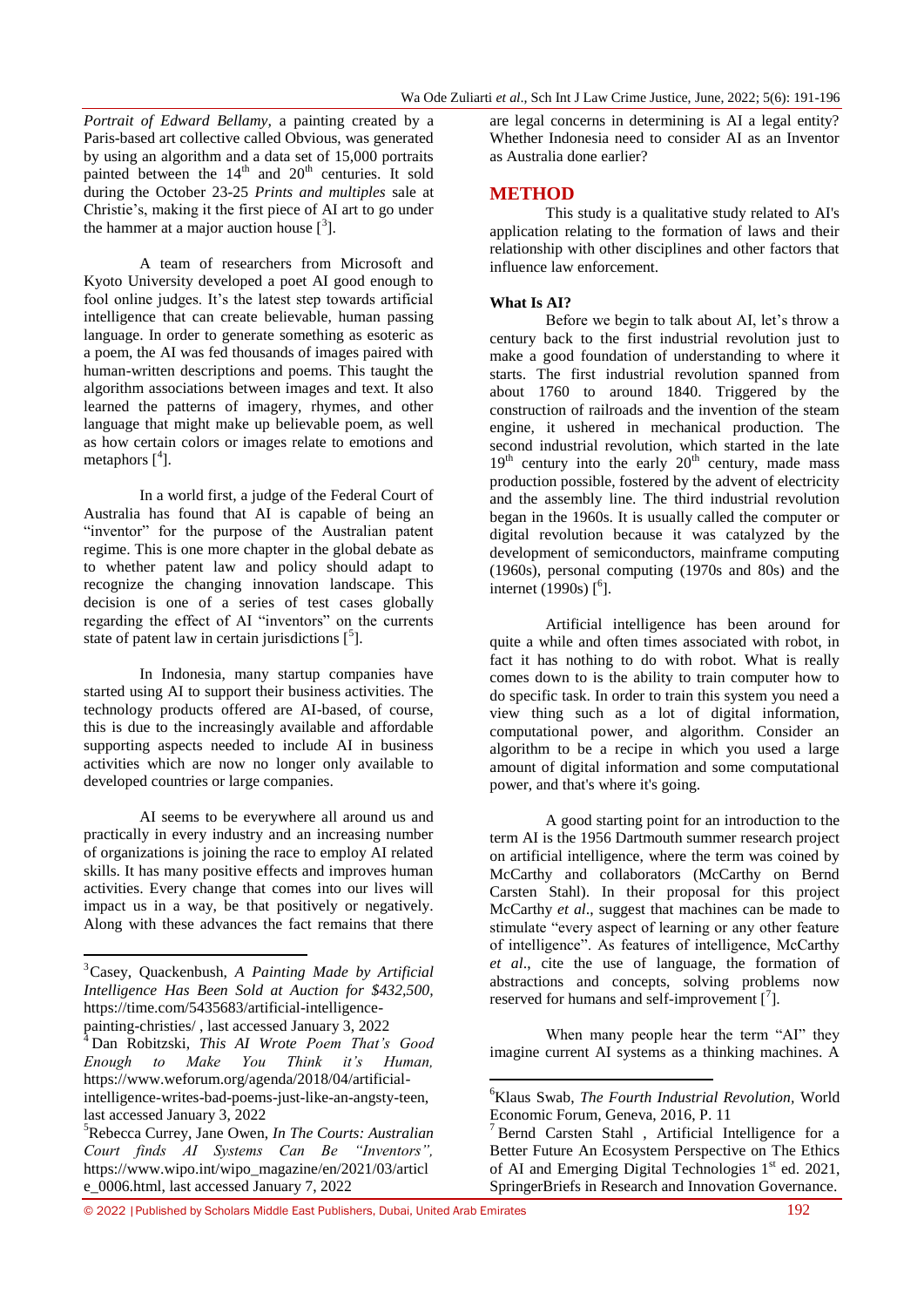common misperception along this line is that existing AI systems are producing their results by engaging in some sort of synthetic computer cognition that matches or surpasses human-level thinking. The reality is that today's AI systems are decidedly not intelligent thinking machines in any meaningful sense AI systems are often able to produce useful, intelligent results without intelligence  $\begin{bmatrix} 8 \end{bmatrix}$ .

Based on complexity and capability, there are basically three main types of AI:

- 1. Weak AI is both the most limited and the most common of the three types of AI. It's also known as narrow AI or artificial narrow intelligence (ANI). Weak AI refers to any AI tool that focuses on doing [one task really well.](https://www.thinkautomation.com/automation-advice/automation-tools-which-do-you-need/) That is, it has a narrow scope in terms of what it can do. The idea behind weak AI isn't to mimic or replicate human intelligence. Rather, it's to simulate human behavior. Narrow or weak AI is more like an [intelligent specialist.](https://www.whoson.com/chatbots-ai/the-rise-of-the-online-robo-advisor/) It's highly intelligent at completing the specific tasks it's programmed to do  $[°]$ . In this category, machine simulates human behavior using complex algorithms but it cannot replicate human intelligence  $[10]$ .
- 2. Strong AI, which is also known as general AI or artificial general intelligence (AGI). Strong AI refers to AI that exhibits human-level intelligence. So, it can understand, think, and act the same way a human might in any given situation. In theory, then, anything a human can do, a strong AI can do too. We don't yet have strong AI in the world, it exists only in theory.
- 3. Super AI is AI that surpasses human intelligence and ability. It's also known as artificial super intelligence (ASI). It's the best at everything — math, science, medicine, hobbies, you name it. Even the brightest human minds cannot come close to the abilities of super AI. Of the types of AI, super AI is the one most people mean when they talk about robots taking over the world or about AI overthrowing or enslaving humans  $[1]$ .

1

AI can be implemented in the form of:

- 1. Machine learning, is the subset of AI that deals with the algorithms that learn from examples and previous experiences. It involves identifying patterns in data and utilizing them for future predictions.
- 2. Deep learning, is a sub-field of machine learning, and quite similar to it, except that deep learning uses numerous layers of algorithms called an artificial neural network. It mimics the brain's neural network, which also has a layered architecture. Deep learning involves using these layers to look for patterns in the data. Google's LeNet model for image recognition is a deep learning application that counts 22 layers of the network  $\lceil \frac{12}{1} \rceil$ .

With AI currently being used in almost every industry, its applications today are wide-ranging. While it's not surprising that AI is actively being leveraged in business sectors such as healthcare, medicine, and robotics, there are also industries entirely unrelated for AI and computer science that are taking advantage of its innovations. According to McKinsey, AI is slated to create 600 billions of dollars of value in retail. It has the potential to drive a 50% more incremental value in banking than other analytics techniques. The potential revenue jump for the transport and logistic sector is 89%  $\lceil$ <sup>13</sup>]. In 2021, there are 101 AI based machine learning startup companies in Indonesia. The startup companies are taking a variety of approaches to innovating the machine learning industry  $\lceil \cdot^4 \rceil$ .

Research showed that things informed by algorithms and AI gain new skill they have not had before. With this, they acquire a new form of agency, new ways to act and to make decisions. This new agency is particularly effective regarding the following skills:

1. The skill to read and speak, new developments in the field of AI have led advances in speech recognition and natural language processing providing things with the ability to read, listen, and process what has been read or heard in order to answer. These technologies have in recent years allowed for the development of intelligence personal agents with conversational interfaces such as Alexa, Siri or Google Home to enter the mass market but also fostered applications processing medical information such as Babylon. What Potential earned from this skill is voice dialogue is an intuitive alternative to the graphic user interface; language processing allows new

1

<sup>&</sup>lt;sup>8</sup>Harry Surden, Machine Learning and Law, 89 WASH. L. REV. 87 (2014) P. 89, <https://digitalcommons.law.uw.edu/wlr/vol89/iss1/5> last accessed December 31, 2021

<sup>9</sup>ThinkAutomation, *Types of AI: distinguishing between weak, strong, and super AI, [https://www.thinkautomation.com/bots-and-ai/types-of](https://www.thinkautomation.com/bots-and-ai/types-of-ai-distinguishing-between-weak-strong-and-super-ai/)[ai-distinguishing-between-weak-strong-and-super-ai/,](https://www.thinkautomation.com/bots-and-ai/types-of-ai-distinguishing-between-weak-strong-and-super-ai/)*  last accessed January 05, 2022

<sup>10</sup>Denys Holovatyi, *3 Types of Artificial Intelligence,*  [https://www.linkedin.com/pulse/3-types-artificial](https://www.linkedin.com/pulse/3-types-artificial-intelligence-denys-holovatyi)[intelligence-denys-holovatyi,](https://www.linkedin.com/pulse/3-types-artificial-intelligence-denys-holovatyi) last accessed January 05, 2022

<sup>&</sup>lt;sup>11</sup>ThinkAutomation, opcit.

<sup>12</sup>Simplilearn, *Op.Cit* p. 6

<sup>13</sup> *ibid*

<sup>14</sup> Artificial Intelligence Startups in Indonesia, *https: tracxn.com/explore/Artificial-Intelligence-Startups-in-Indonesia,* Last Accessed January 10, 2022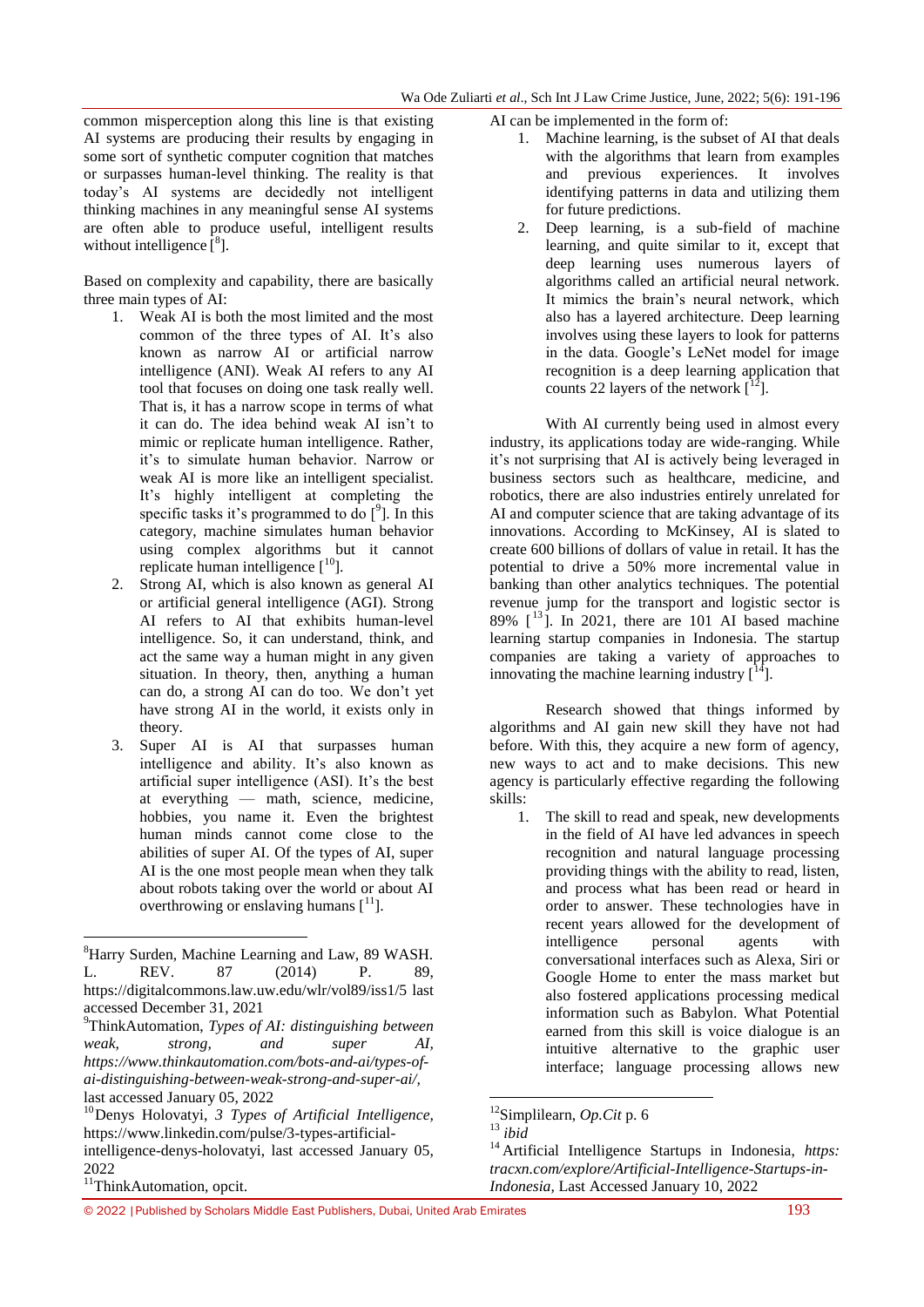forms of dialogues. And the challenge is concerns about privacy/ubiquitous, to be able to listen the conversational agent needs to be 'always on'

- 2. The skill to see, advances in image recognition driven by neural networks are currently being beta-tested in the UK in a vast range of uses from self-driving vehicles to medical applications. For the Moorfields Eye Hospital London. AI analyses highly complex eye scans in partnership with DeepMind Health. And on some of UK's streets cars already park themselves or take over driving either in part or fully. What potential earned from this skill is specific to the areas where this is applied. In transport will likely bring positive outcomes for citizens and/or the environment. The detection of illnesses can assist and ease the delivery of healthcare for the NHS. And the challenge is there are cases that show that visual identifications by algorithms can easily be fooled. The reliability of image recognition has not been sufficiently tested.
- 3. The skill to track and process, digital chips have become smaller and affordable and a wide range of sensors can now be applied to all things. Most smartphones currently hold a receptive microphone, an ambient light sensor to adjust screen light, a barometer to sense elevation and air pressure, an accelerometer to measure velocity, a gyrometer to measure to sense gravity and which way is down and a fingerprint sensor. Inserted into objects, these sensors can be used to assist or replace human activity by being pre-programmed or by making their own decisions (AI). Information that was before researched and presented by lawyers, journalists, doctors can now also in parts be searched and processed by automated data/document review. What potential earned from these skills are comfort and convenience in everyday life. Providing medical and care assistance (assistive technology). Higher effectivity through faster interaction. And the challenge is concerns for privacy/ubiquitous surveillance the internet of things is tracking not just the movements of citizens but also their habits. Trust and consent – users should have control over their data and the right to question decisions based on their data. Biased decisions – AI systems often have the tendency to amplify biases they find in the data they are trained with and they need large, expensive databases to be trained  $[15]$ .

**.** 

### **AI Legal Framework in Indonesia**

Law is part of the structure of society, whether modern or primitive. Law both shapes and is shaped by society. Law impacts on every human activity undertaken within society. Imagine going to work this morning. Decide whether you wish to drive or take the train. If you drive, the road rules will help you get to your office safely. If you take the train, the contract you make by buying a ticket will oblige the rail company to take you there. When you get to your office your employment contract (or some statute) will determine what you do and how much you get paid. Imagine just about any activity and you will find law in attendance – sometimes helping, sometimes hindering. For the sociologist, anthropologist, economist and just about any social scientist, it pays richly to consider the nature of law and the legal system  $\lceil \cdot^16 \rceil$ .

Technology has profoundly altered our modes of life**,** as the technology developed it also change the human behavior to become highly dependent on technology. One of the examples that happened these days is the increasing amount of businesses service based on online application, These are fascinating but it also have many ethical, legal and social implication that law is not prepared for this, no specific Indonesian legal act comprehensive with this situation.

There are two types of law related to national law revisions: those that tend to be changeable and those that tend to be conservative. Family law or personal property law is conservative and rarely changes. On the other hand, many areas of commercial law, and national administration are laws that change according to the needs and development of society  $\left[ \begin{smallmatrix} 17 \end{smallmatrix} \right]$ .

Roscoe Pound gives the theory of Social Engineering in which he focus on the law on discipline with his theory "Law as a tool of social engineering" that the law can be used to either reform or control society. Roscoe Pound then created a classification of the interests that must be protected by the law itself, including the public interest, social interest, and personal interest, in order to fulfill its purpose. The state's interest as a legal body and the guardian of the public interest are included in the public interest. The community's interests include peace and order, the safeguarding of social institutions, the prevention of moral degeneration, the prevention of human rights breaches, and social welfare. Individual, family, and property rights are examples of personal interests.

 $\overline{a}$ 

© 2022 |Published by Scholars Middle East Publishers, Dubai, United Arab Emirates 194

<sup>15</sup> Mercedes Bunz , Laima Janciute, *Artificial Intelligence And The Internet of Things UK Policy Opportunities and Challenges,* University of Westminster Press, London, 2018. P. 12-15

<sup>16</sup>Suri Ratnapala, *Jurisprudence,* Cambridge University Press, United Kingdom, 2009, p. 2 www.cambridge.org/9780521614832

<sup>17</sup> Munir Fuady, *Sosiologi Hukum Kontemporer "Interaksi Hukum, Kekuasaan, dan Masyarakat*, (Jakarta: Kencana, 2011), p. 61.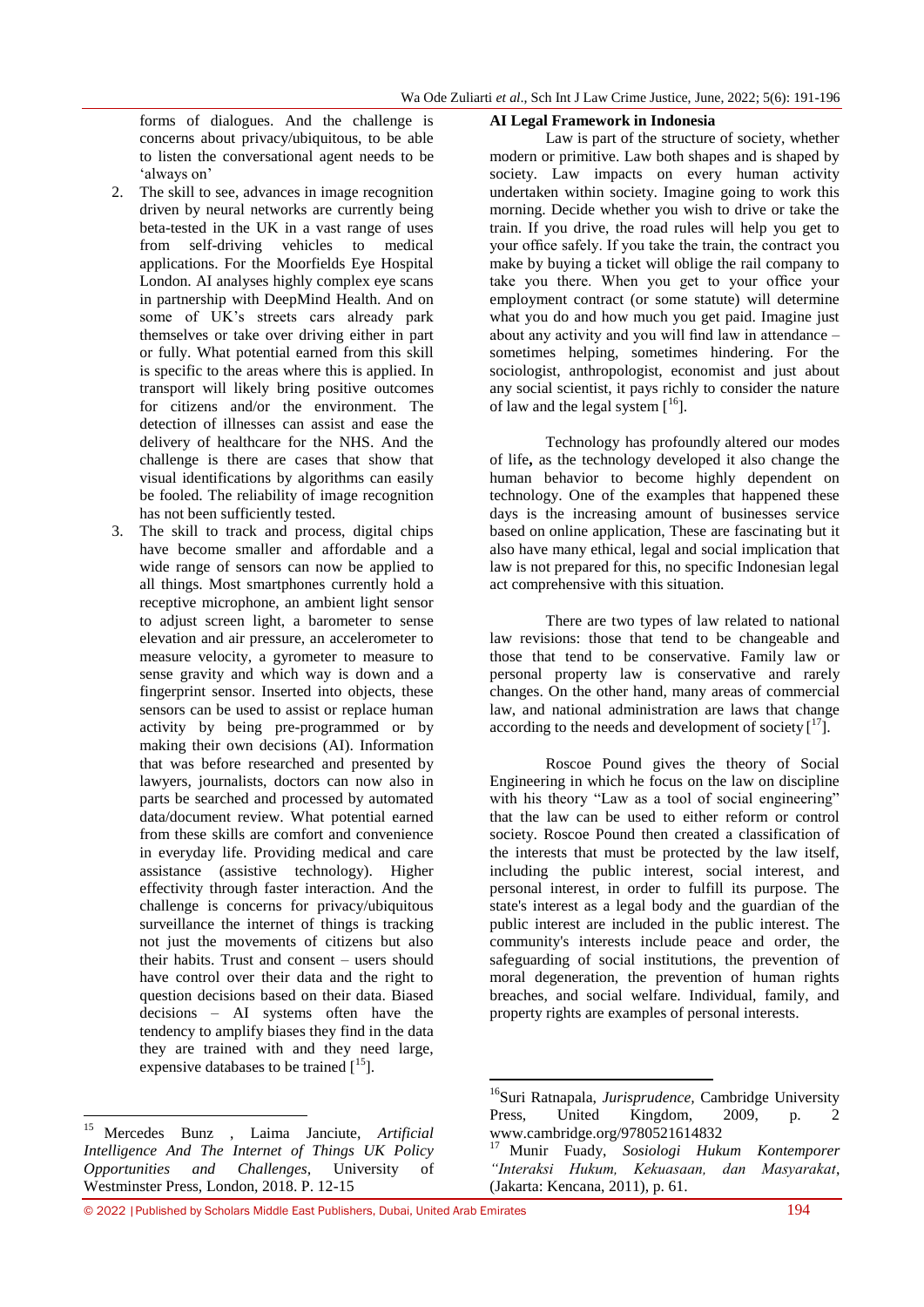Development, of course, has ramifications for a variety of social issues, including legal institutions. This means that any adjustments made along the way will necessitate legal changes. These changes are positive in the sense that they will help to develop a new legal system that is in line with societal values. In the current era of globalization, society's engineering cannot be limited. However, it must be directed to where the change is to be achieved. If the occurred changes are left to happen naturally, there will be numerous possible irregularities and contradictions with the fundamental principles that are supposed to be maintained.

According to Mochtar Kusumaatmadja, referring to Northrop's cultural theory thought from Lasswell - McDougal, the law used as a means of reform can be in the form of law, jurisprudence, or a combination of both. Legislation is the most prominent in Indonesia, with jurisprudence playing a minor role [<sup>18</sup>]. In this case, it is clear that the theory emphasizes the importance of society changed as a material source in the process of forming legislation and jurisprudence.

When compared to Australia, which has given legal recognition that AI can be an inventor, as well as other fields that can relate to AI, the use of AI that is so widespread in Indonesia so far does not have its own legal rules, say the most likely is in the field of Intellectual Property Rights.

According to Article 1 number 3 of Law Number 13 of 2016 Concerning Patents (hereinafter referred to as the Patent Law), *"inventor is one or several people who jointly implement ideas that are poured into activities that produce inventions"* and according to Article 1 number 13 of the Patent Law ―*person is an individual or a legal entity"*. According to Article 1 number 2 of Law Number 28 of 2014 concerning Copyright, *"a creator is one or more people who individually or collectively produce a unique and personal creation".*

According to the definition above, legal subjects in the field of Patents and Copyrights are individuals or legal entities, and the two fields are the most likely to come into contact with AI. As a result, it is clear that AI is an object, not an inventor. If the Ai creates a work that falls within the scope of Intellectual Property, the work becomes a new object for the inventor to register according to the classification.

Every AI product or action has an impact, whether positive or negative. If the actions taken by AI are not in accordance with what was ordered, AI can have a negative impact and even harm its users. Some examples of violations and data leakage from marketplace users. Data leakage occurs when the data used in training process contains information about what the model is trying to predict. Data leakage is a serious and widespread problem in data mining and machine learning which needs to be handled well to obtain a robust and generalized predictive model  $[19]$ .

# **CONCLUSION**

In Indonesia, current regulations only apply to individuals and legal entities that are legally recognized legal subjects. With the assumption that AI does not qualify as a legal subject, who is liable for the negative consequences experienced by users as a result of AI program errors? The role of the state in providing legal protection to its citizens should be defined here. This legal protection is required to provide legal certainty to the AI user community, both through AI-specific laws and regulations, as well as special institutions authorized to oversee the use of AI in Indonesia.

According to Ahmad Ramli's on Transformative Legal Theory, the law's role is not only to maintain justice, legal certainty, and order, but it can also serve as a transformation infrastructure in Indonesia in the face of the 5.0 industrial revolution, allowing the country to adapt to massive digital transformation that move quickly  $[20]$ . As we explore our way on how new high-tech tools appear familiar or strange, we continue to learn more about what it means to be human, as writers and readers, creators and consumers. Understanding the strengths and limitations of current AI technology is critical to understanding AI in the legal context.

# **REFERENCES**

1

- Ahmad, R. *Artificial Intelligence and Intellectual Property,* presented at the Artificial Intelligence Webinar and its Implications for Intellectual Property Rights Regulation in Indonesia on Tuesday 14 October 2021, Held by Kanal Pengetahuan FH UGM.
- Artificial Intelligence Startups in Indonesia, *https: tracxn.com/explore/Artificial-Intelligence-Startupsin-Indonesia.*

 $18\,$ Putra, M. (2014). KONTRIBUSI ALIRAN SOCIOLOGICAL JURISPRUDENCE TERHADAP PEMBANGUNAN SISTEM HUKUM INDONESIA. *Jurnal Likhitaprajna*, *16*(2), 45-59. Retrieved from https://likhitapradnya. Wisnuwardhana.ac.id/index.php/ likhitapradnya/article/view/38, P. 52, Last Accessed May 15, 2022.

<sup>19</sup>Soner Yildirim, *Data Leakage in Machine Learning,* https://towardsdatascience.com /data-leakage-inmachine-learning-6161c167e8ba, Last Accessed 18 May 2022

<sup>20</sup>Ahmad Ramli, *Artificial Intelligence and Intellectual Property*, presented at the Artificial Intelligence Webinar and its Implications for Intellectual Property Rights Regulation in Indonesia on Tuesday 14 October 2021., Hel by Kanal Pengetahuan FH UGM.